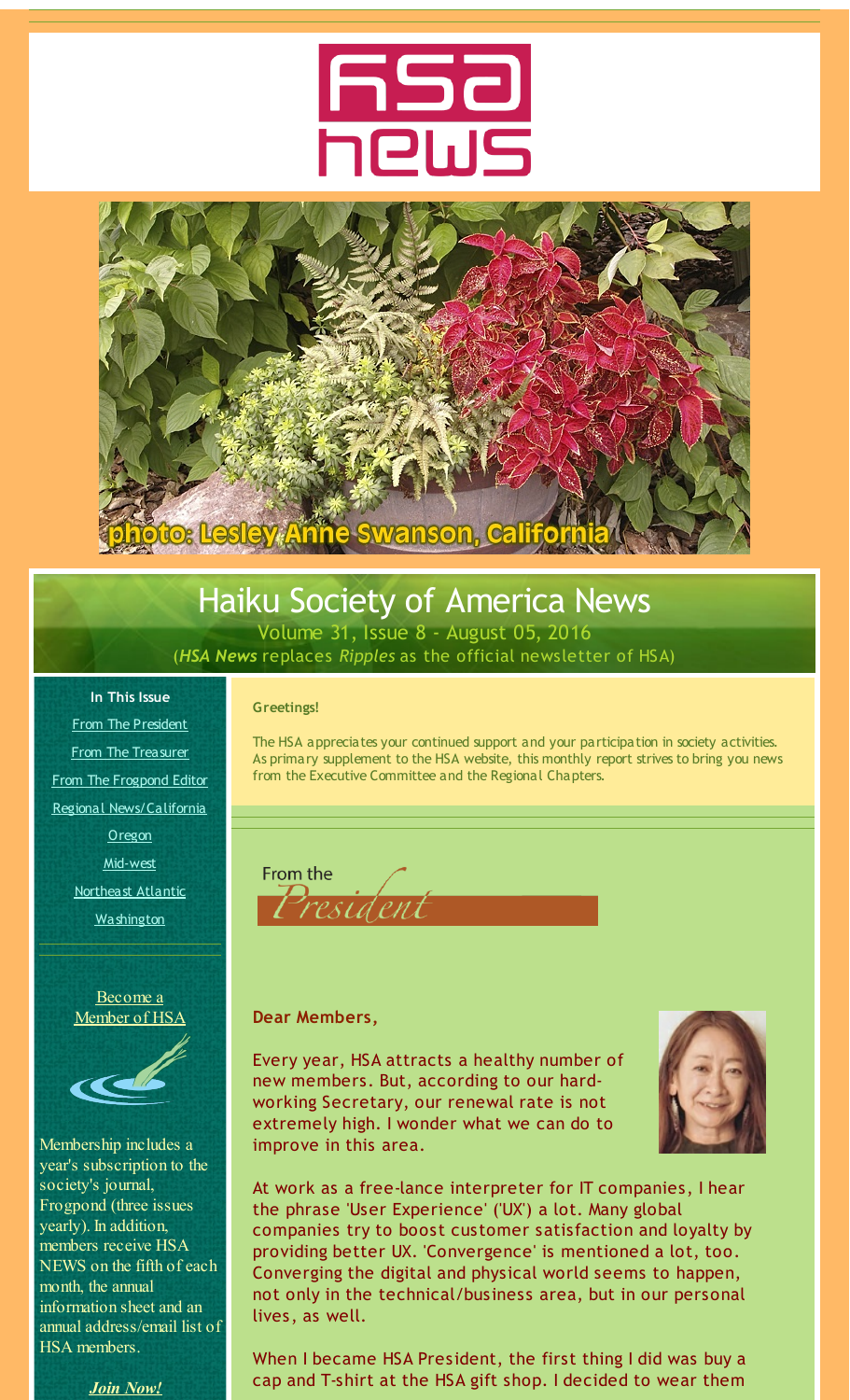

whenever I went to our national meetings. Just as a samurai warrior would select his armor and headgear carefully, I hoped they would give me a kind of focus and motivation to do the job well. Our online gift shop offers T-shirts, a cap, a mug and a journal. I must admit that we don't have massive sales. I encourage you to purchase an item or two for yourself or your family and friends. It may not generate the same level of excitement as getting to a higher level of Pokemon Go. And, unlike on a game day, you will not be surrounded by hundreds of people wearing the team colors. But you may remember the first semester at college when you proudly wore a sweatshirt with the school logo. (By the way, ('shiro shatsu' - 'white shirt') is a summer kigo. You may want to buy a white T-shirt before the summer ends!)

Strictly speaking, the kigo 'white shirt' should be one with a collar, not a T-shirt. Japanese people had a tendency to wear white in the summer. A boy's uniform changes to a white shirt and black pants from a military-style black one. White shoes and loose-legged, pleated formal trousers called 'hakama' are also summer kigo. Somehow, I am reminded of a scene in an old Japanese movie. In a smoky interrogation room, detectives are in 'シャツ' ('kaikin shatsu' - 'open-collared white shirts') without donning jackets. They are dealing with a smalltime yakuza in 'ステテコ' ('suteteko' - 'men's summer long underpants') and his senior in 'アロハシャツ' ('aloha shatsu' -'a Hawaiian shirt'). Each of these is a summer kigo.

This year, HSA has 4 new officers, including me. Some transitions might not be as smooth as our members expected. We are open to hearing your opinions and comments. Though we may not be able to satisfy everyone for everything, I believe we can adopt many of your suggestions. A white shirt can be matched with a skirt or pants in any color. Mixing with a different color, white paint can create various hues.

cryford chy and hitotsu zutsu yuukage idaku hachisu kana one at a time each lotus holds the evening light

Kyoshi Takahama from "Haiku Dai-Saijiki" ("Comprehensive Haiku Saijiki"), Kadokawa Shoten, Tokyo, 2006

night breeze I wait for a dawn with a white lotus

**Fay Aoyagi** HSA President [fay.hsa.president@gmail.com](mailto:fay.hsa.president@gmail.com)

From the rasurer

#### **Dear Members,**

As of June 30 we took in \$15,467 in dues and contributions and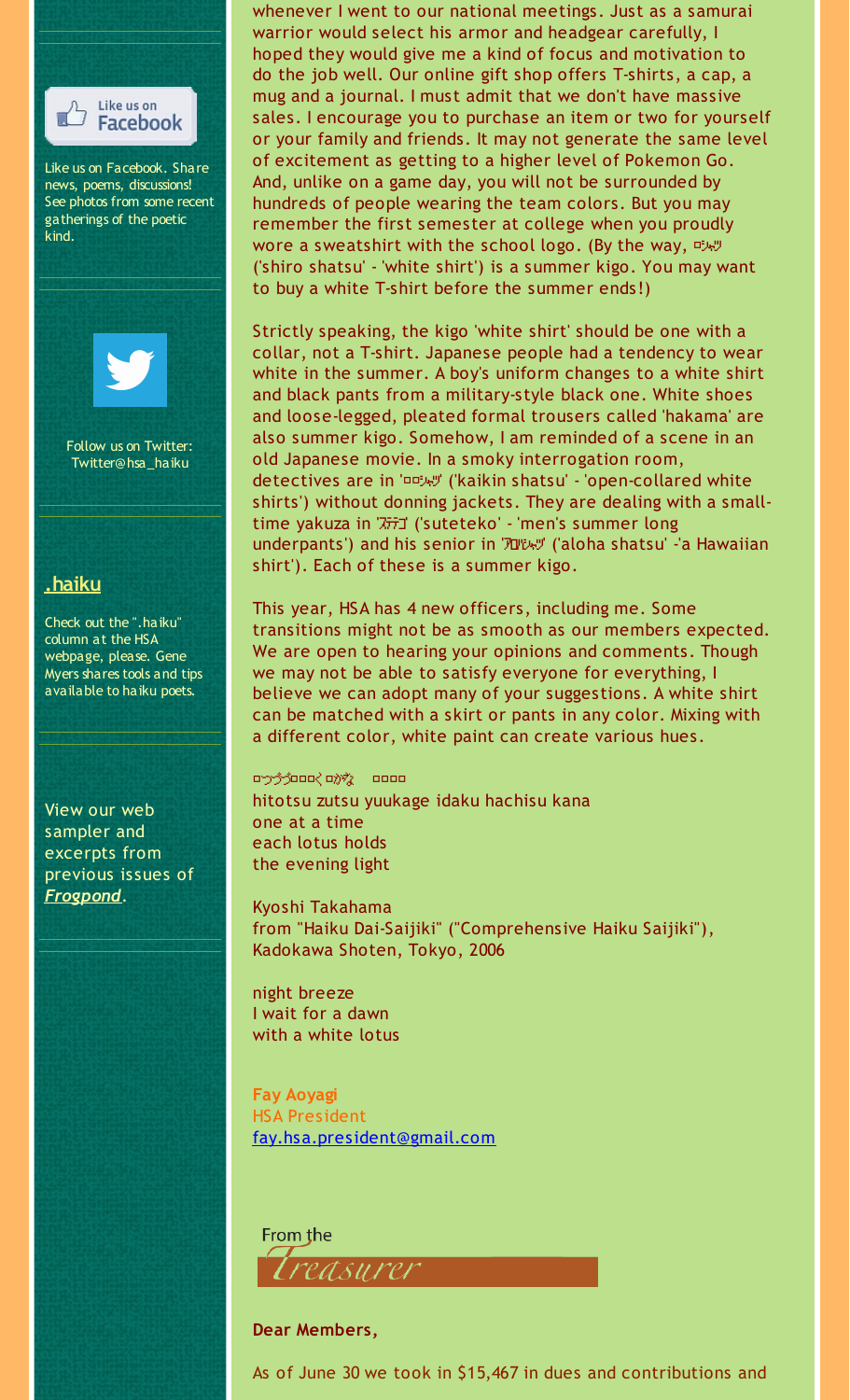need another \$17,033 to meet our budget. To accomplish that, we are counting on receiving a substantial portion of 2017 membership renewals before the official due date of January 1.



Income over expenses was \$9,874 year-to-date, but with only 18% of our budgeted costs paid out as yet. We still have two Frogponds, the members' Anthology, and contest expenses to come this year.

This year we implemented acceptance of contest fees through our website, and the response has been overwhelmingly positive. As I write this, over 95% of those fees have been submitted online.

I hope you will also consider renewing your membership through our website, [hsa-haiku.org](http://r20.rs6.net/tn.jsp?f=0010Xn2wj-w02C43IyIUUseYLWmy1WnKGIcQgaASwsgjb2gwAUARjuJIwCxaISoVO3Dm47LrnlXPj0UPKKOoA4bhLUDPMXHfrRwPDhuzOsje57-jTnkJ-ekyf-CwMUhBXw-Z7p7cOV_XGfoz-Ms7x7HS62vz_ifPtRwYvCMQSPU4vY=&c=&ch=). It is easy, free, and you can pay with a credit card without signing up for PayPal.

#### **HSA 2016 Financial Status**

#### **Year-to-date June 30, 2016**

Beginning cash balance, \$ 79,217 January 1

| <b>Dues</b>                    | 13,139 |
|--------------------------------|--------|
| <b>Contributions</b>           | 2,328  |
| <b>Members Anthology Sales</b> | 104    |
| <b>Contest Fees</b>            | 374    |
| <b>Frogpond Sales</b>          | 278    |
| <b>Bank interest</b>           | 41     |
| Income                         | 16,264 |

| <b>Frogpond Expenses</b>          | 4,310 |
|-----------------------------------|-------|
| <b>Newsletter Expenses</b>        | 378   |
| <b>Administrative Expenses</b>    | 413   |
| <b>Members Anthology Expenses</b> | 161   |
| <b>Contest Awards / Expenses</b>  | 120   |
| <b>Meetings/Travel Expenses</b>   | 400   |
| <b>Grants/Sponsorships</b>        | 225   |
| PayPal & bank fees                | 383   |
| <b>Expenses</b>                   | 6,390 |

Change in cash  $$ 9,874$ Ending cash balance, June  $30 \div 89,091$ 

**Bill Deegan Treasurer** [hsa.treasurer@yahoo.com](mailto:hsa.treasurer@yahoo.com)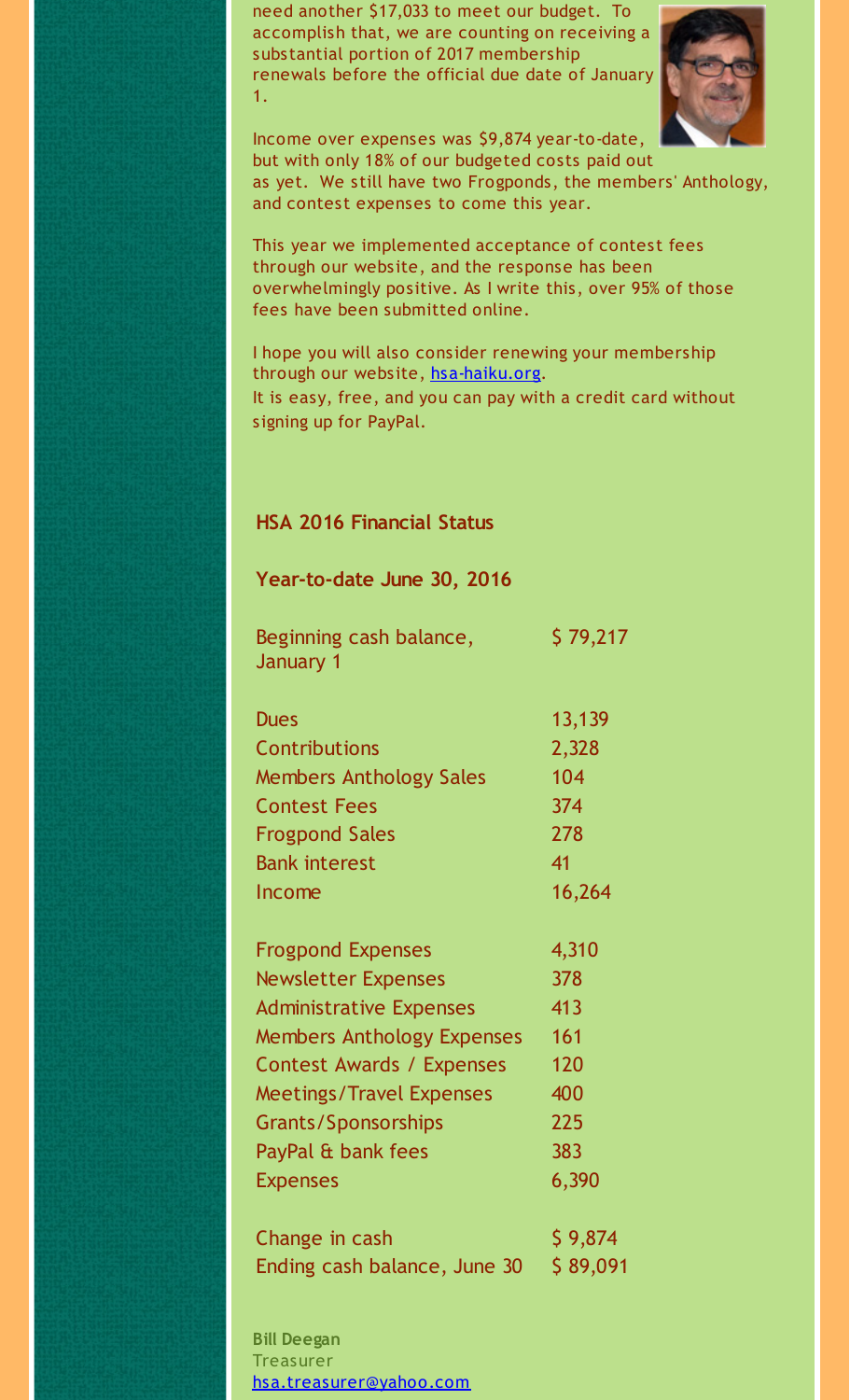From the OM A

#### **Dear Members,**

You should have already received an email blast outlining the recent and upcoming changes to *Frogpond* schedules. These changes mainly affect when you may submit and when the issues will come out.



Currently submissions are open until **September 1st**. Upon submission, you will receive an automated message confirming receipt. You should receive a response within six weeks after the deadline. Should you receive a response before the deadline, please do not submit again. We only consider one submission per reading period.

#### **New Submission Schedule**

March 15 to May 15 (for the Spring/Summer Issue)

July 01 to September 01 (for the Fall Issue)

October 15 to December 15 (for the Winter Issue)

#### *Frogpond* **Publication Dates**

**Winter Issue** (40:1 onward): April 1st

**Spring/Summer Issue** (40:2 onward): August 15th

**Fall Issue** (39:3 onward): December 1st

The latest issue, 39:2, is slated to go to print August 15th. Subscribers in the U.S. should begin receiving the issue toward the end of August. A new postal address will be provided soon for snail mail submissions and for books intended for review.

In the meantime, should you have questions, please contact me directly at [frogpondhsa@gmail.com](mailto:frogpondhsa@gmail.com). Additional information will be available on *Frogpond's* social media sites:

Facebook: [http://facebook.com/frogpondjournal](http://r20.rs6.net/tn.jsp?f=0010Xn2wj-w02C43IyIUUseYLWmy1WnKGIcQgaASwsgjb2gwAUARjuJIwQ3ycDixGb5PkxQ-7jxZ9d7XqlE43GxPkVkgPQLdT-k8F04EXG0kkvd2xFjH8lGwcht1dlE1h36ZOkq3l7i0qhYWQJr8n63MV3CxtTirBqL3lNH2JFASbREPhPTMVTHkqSkl4tH7W-S&c=&ch=) Twitter: [http://twitter.com/frogpondjournal](http://r20.rs6.net/tn.jsp?f=0010Xn2wj-w02C43IyIUUseYLWmy1WnKGIcQgaASwsgjb2gwAUARjuJIwQ3ycDixGb5K6O1dWTkglrjoo3zV2aHsn86by9fkL3Ba_ylr4MlNIrW0h6IsfUGDx08Z_iI8_gVghpy_fLVT3krLVOlfF9qmHSZUhz7TGErkes_cZgJpLC--v_BZ1OtIU1D8epQH0l4&c=&ch=)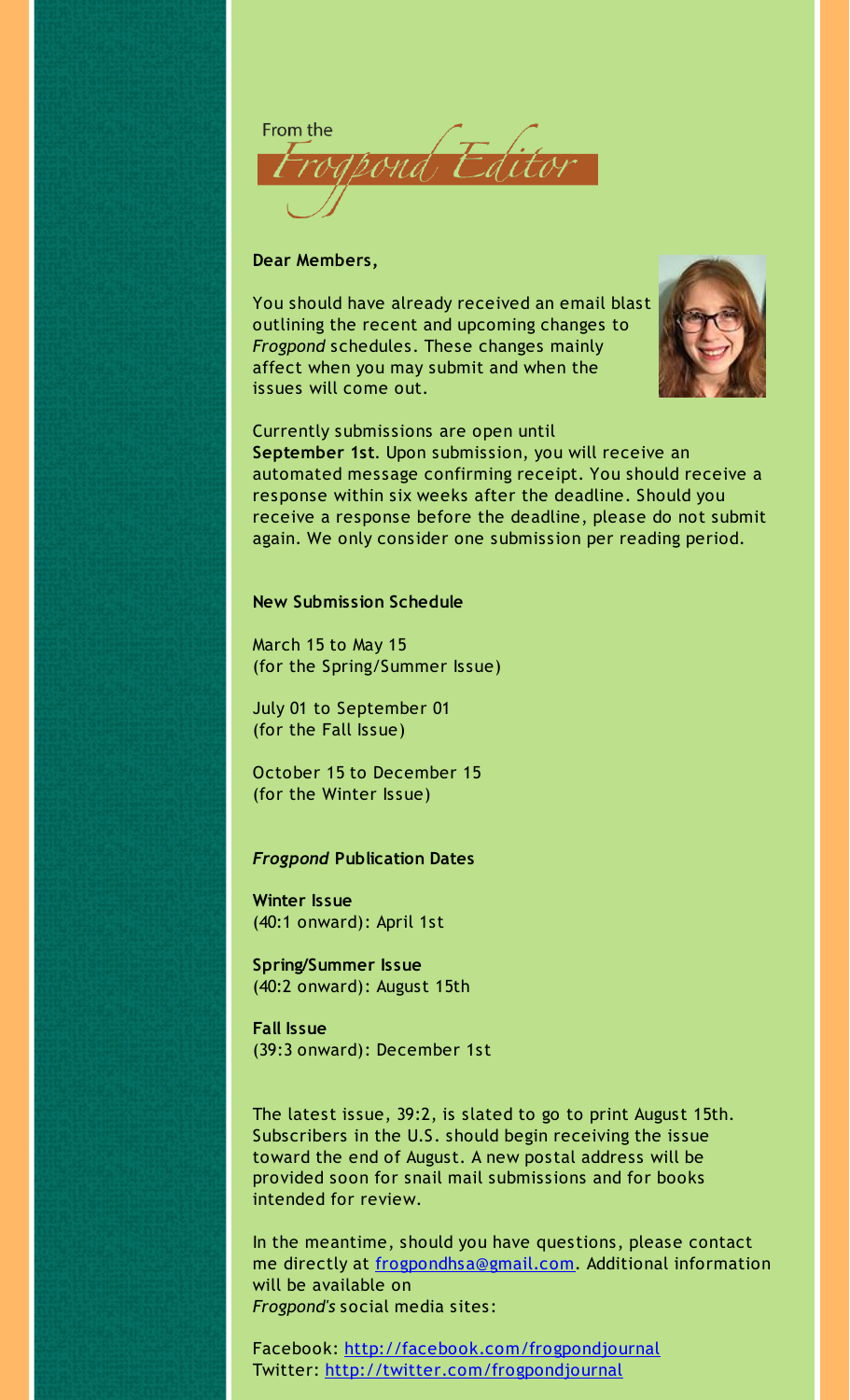Instagram: [http://instagram.com/frogpondjournal](http://r20.rs6.net/tn.jsp?f=0010Xn2wj-w02C43IyIUUseYLWmy1WnKGIcQgaASwsgjb2gwAUARjuJIwQ3ycDixGb5B9arwf6RBmAkpcH9Y_Gd3uRI4cPYO0frhOGLOycszdO9l2h8MKuhAQvOI4ogTWGH_GFFrvRD8rA9oeVK2cbOFeM1FQlYggqR8N06AzU-lpe7KlE0TdYyp_VJagKD7-Zs&c=&ch=)

Cheers, Aubrie Cox *Frogpond* Editor

**Regional News** 



The HSA Executive Committee will consider requests for a HSA Mini-grant in the amount of \$200 to support haiku activities that promote the appreciation and writing of haiku.

To apply for a HSA Mini-grant, a member should contact his / her Regional Coordinator for assistance in submitting an official application to the HSA President. Applications must be submitted two months in advance of the event.

The Coordinator may, express support (or not) of the application. After reviewing the application, the HSA President will notify the the applicant of the decision and the HSA Treasurer will handle the reimbursement of expenses, if necessary, based on receipts received.

To be considered, the activity must advance the goals/mission of HSA and be promoted to the general public. Examples of eligible activities include:

- \* a haiku conference or retreat open to the public
- \* a literary conference to do a presentation or forum on haiku
- \* a book fair to promote haiku
- \* a haiku reading to attract new members
- \* a workshop to teach haiku

#### **Please Note:**

Haiku Society of America funds to support HSA Minigrants are limited, so we will not be able to support all regional requests. Some regional meeting costs (room rental fees, honorariums for guest speakers, etc.) will be ineligible for funding.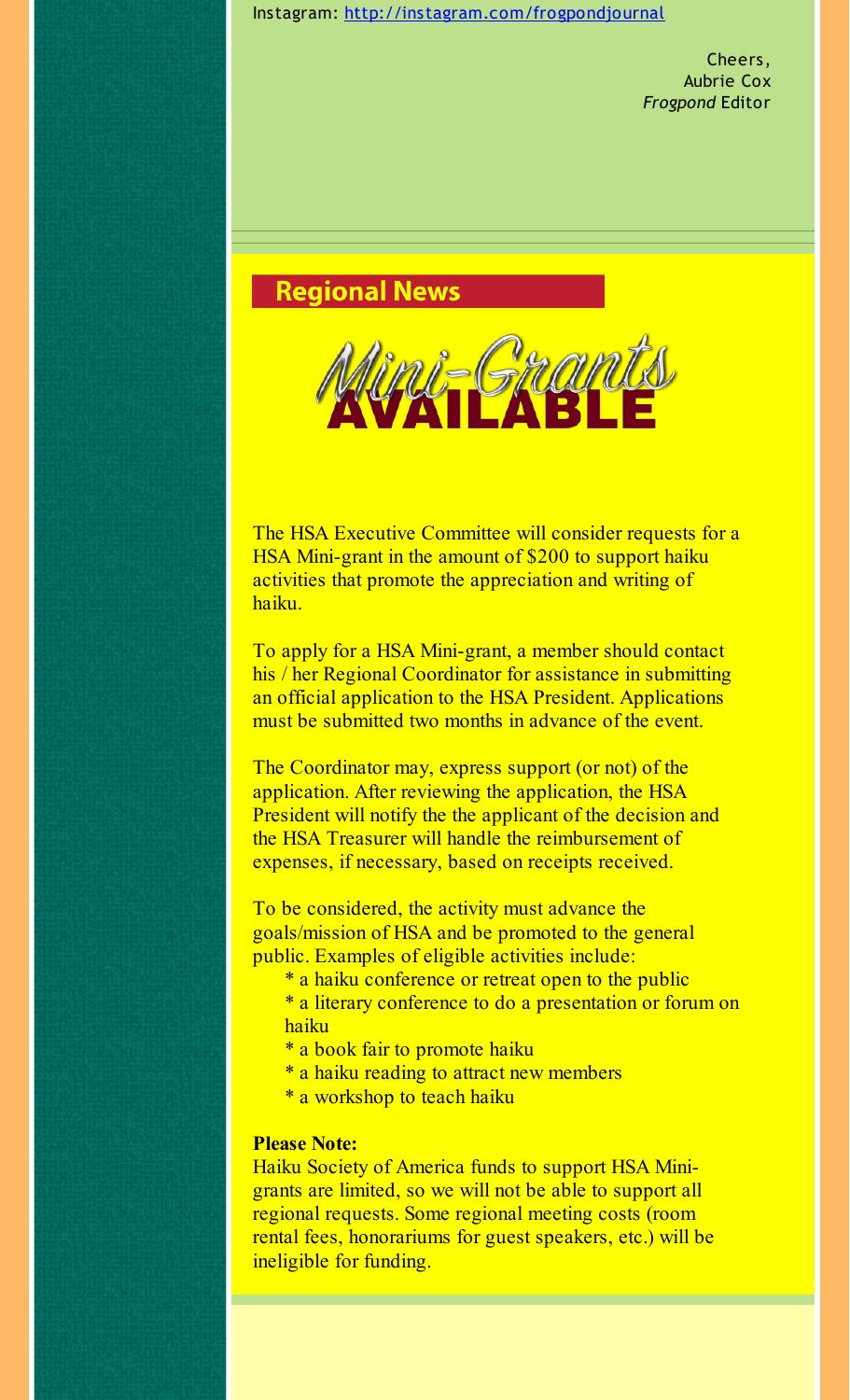**California Deborah Kolodji**

### **Central Valley Haiku Club**



**The 14th Annual Jerry Kilbride Memorial 2016**

**English-Language Haibun Contest**

**Sponsor:** Central Valley Haiku Club

**Deadline:** In hand by December 1, 2016

**Submissions:** All entries must be in English, unpublished, and not currently under consideration by any online or printed publication. Haibun that have appeared on social network sites are not considered published for the purposes of this contest. There is no limit to the number or length of any submissions. Submit three copies of each haibun, two (2) copies without author information attached for anonymous judging, one (1) copy with author's name, address, phone number and e-mail address for notification purposes. A first prize of \$100 and a second prize of \$50 will be awarded. Honorable mention certificates also will be given. The entry fee of \$5 (US) per haibun should be paid by check and made out to: Mark Hollingsworth (CVHC Treasurer).

**Eligibility:** Open to the public; CVHC officers are not eligible.

**Correspondence:** No entries will be returned. Please note that entries that fail to adhere to contest rules will be disqualified. Contestants will be notified by email

**Judges:** Will not be disclosed until the contest winner has been decided.

**Send entries to:** Yvonne Cabalona, 709 Auburn Street, Modesto, CA 95350-6079

If you have further questions, please contact Yvonne Cabalona, [YCabalona@gmail.com](mailto:YCabalona@gmail.com)

## **Southern California Haiku Study Group**

On July 16th, the Southern California Haiku Study Group met at the Lamanda Park Branch of the Pasadena Public Library, its new home for the next year while the USC Pacific Asia Museum is undergoing seismic retrofitting. Paul Miller was visiting from Rhode Island and did a reading of the work of paul m. After a read-around of poetry and paul m's reading, Deborah P Kolodji conducted a workshop on "Adjusting your Camera Lens," giving examples of haiku that "narrowed the focus" and "adjusted the wide angle" Some of the examples were from the latest issue of Modern Haiku in honor of Paul's visit.

**Narrowing the Focus**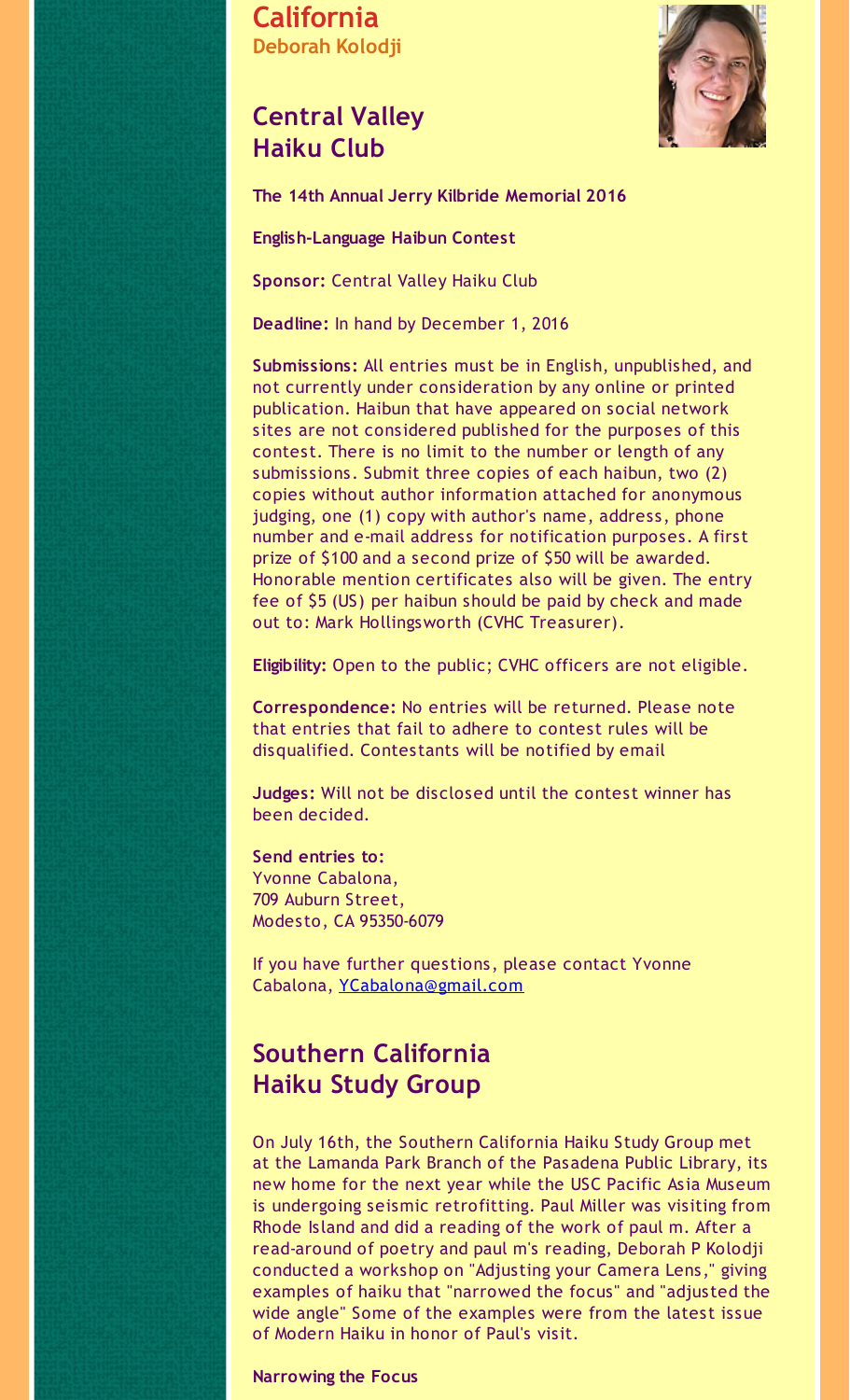sunset in the trees somewhere a woodpecker - David Andrews Modern Haiku 47.2

#### **Opening the Wide Angle**

fresh cuttings the length of her arm... autumn dusk - Mark E. Brager Modern Haiku 47.2

Attendees then wrote their own haiku, where they either narrowed or widened the focus in the imagery of their poems. This was followed by an anonymous haiku workshop on our newly written haiku. The workshop was attended by Lynn Allgood, Kim Esser, Scott Galasso, Bill Hart, Debbie Kolodji, Yvette Kolodji, Elva Lauter, Greg Longenecker, Paul Miller, Wakako Rollinger, Toni Steele, Mary Torregrossa, Patricia Wakimoto, Kathabela Wilson, James Won, Sharon Yee, and Jonathan Yougans. On Saturday, August 20th, the SCHSG will meet again at the Lamanda Park Library, 140 S. Altadena Drive, Pasadena, CA 91107 from 2 to 4 pm. David Lanoue will be presenting a workshop on "How to Write Like Issa."

**August 10, 2016, 7:30 p.m.** - Pasadena, CA. An evening with Richard Gilbert. He will read from and discuss his upcoming book. Contact Debbie Kolodji at [dkolodji@aol.com](mailto:dkolodji@aol.com) for location (TBD).

### **Yuki Teikei Haiku Society**

#### **Yuki Teikei June Haiga Meeting**

On a warm summer day we met on Carolyn Fitz's redwood patio in Scotts Valley. A dozen members of YTHS had a threecourse potluck meal with a rich serving of images and poems. Ed Grossman began with definitions of haiga from the YTHS website, saying, "There are pictures in every poem and poems in every picture." JoAnn Grossmith shared a laptop collection of Ed's photos and haiku. Ed asked for feedback on his work, which led to a lively discussion.

Patrick Gallagher had seen a video called "Haiku Masters," where the title haiga was differentiated from haiku photographs. There was a discussion about the Japanese use of space. Large white areas or framing pictures and words are two choices for haiga. Judith Schallberger had prints made on a computer with haiku in frames. She told us the calligraphy font she used on Microsoft Word is Viner Hand. Patrick and Ed talked about the three measures included in Japanese enlightenment being calligraphy, painting and poetry. Patrick showed us the process of enhancing a photograph on his IPad, to include a haiku that read left to right or right to left.

Patricia Machmiller helped us remember the scope of a haiga. It is one moment, one image that includes a kigo or seasonal word. She crossed her fingers and quoted Yokiko: "never, never use two different seasons in one tiny haiku." In the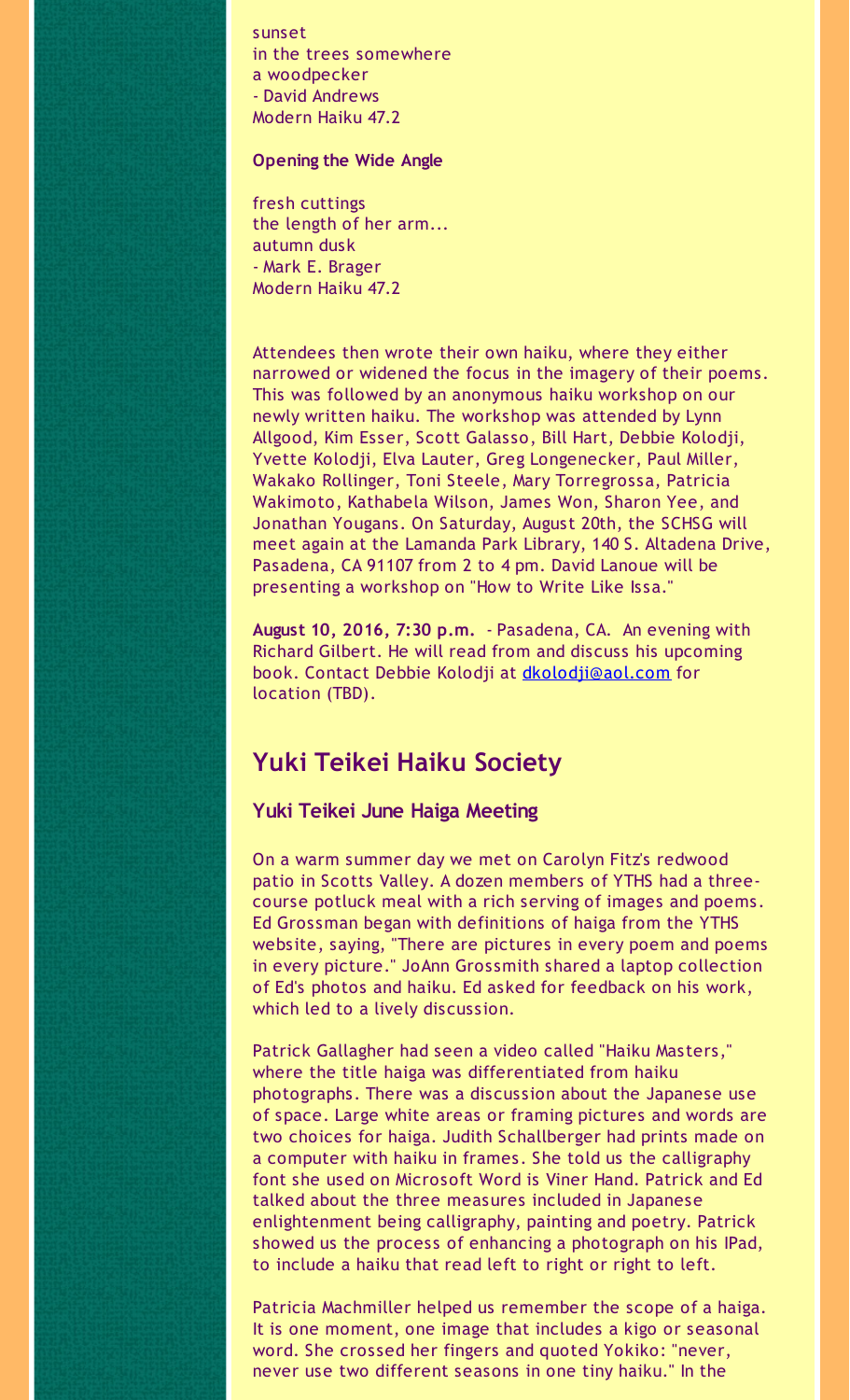same respect the kigo may be held in the image or the haiku when it is part of a haiga, but they do not need to be repeated. There is a mood from the image that can be captured in haiku.

Eleanor Carolan brought collages made the size of a business card with a haiku on the back. Betty Arnold liked the collage idea. It makes Haiga more accessible for her. Joan Zimmerman brought a book of Andy Goldsworthy's nature photography. She works from other people's pictures and recommends writing many haiku on the same theme. Alison Woolpert is learning to draw birds. She had a drawing with a haiku in a white frame on the page. Carole Steele found a way to do haiga through focusing on the flowers she uses for ikebana.

Carolyn finished the day by teaching us to fold a piece of paper after we had made abstract lines on it. Dyana Basist's tiny book was filled with images ready for haiku. Carolyn recently found pictures, in a forgotten drawer, from her grandfather who is an aviation pioneer (1909-11). She reminded us that "sometimes you are not looking for anything and something appears."

poetic lines tossed across the sand sea kelp - by Eleanor Carolan

### **Yuki Teikei July Tanabata Meeting**

Yuki Teikei celebrated Tanabata on July 9th at Anne and Don Homan's lovely home in the hills above Livermore. Those attending were Anne and Don Homan, Patricia and Al Machmiller, Carol Steele, Deborah Kolodji, Patrick Gallagher, Betty Arnold, Amy Ostenso-Kennedy, and Ann Bendixen. Judith Schallberger was unable to attend but sent a star cake and poem. After a shared dinner we waited for nightfall writing haiku together.

high in the night sky we trust what we cannot see the magpie's promise - Anne Homan

Milky Waytraveling a wandering road to hear a legend - pjm

even with doors shut the wind is the loudest sound-Tanabata night - Carol Steele

a clear sky on the seventh night lovers renew vows - Judith Schallberger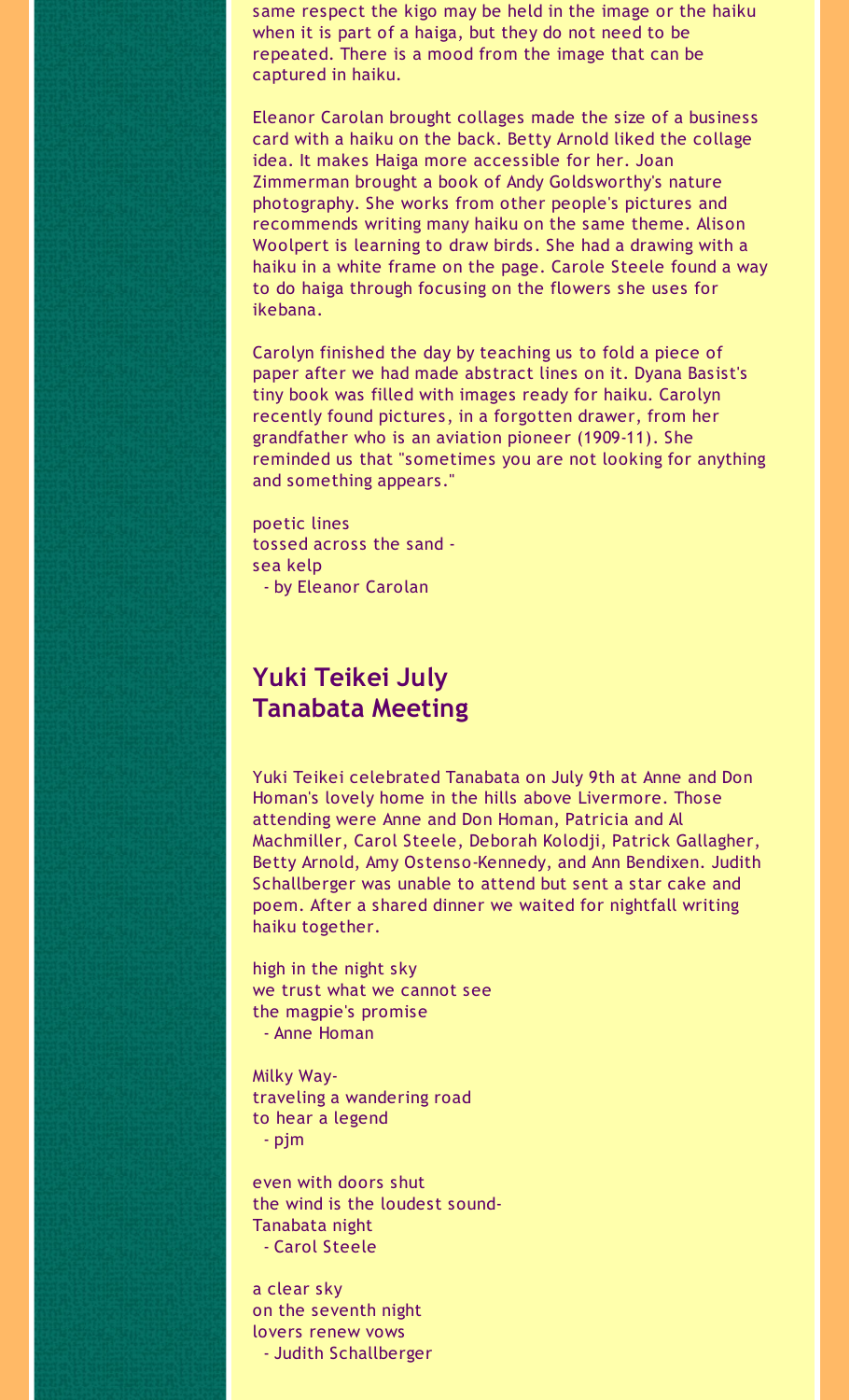city lights the Milky Way shines down on lovers - Patrick Gallagher

Tanabata Evelistening for the magpie wing the wind - Betty Arnold

peeking out from powdered sugar clouds stars on 7/7 - Amy Ostenso Kennedy

ignoring the shiny space probe magpie flight - Phillip Kennedy

a river of stars a rainbow made from cellophane - Ann Bendixen

surrounding the earth from separate hill tops you and I - Deborah P Kolodji

submitted by Mimi Ahern

# **Mid-West**

**Julie Warther**



The Haiku chapter of the Illinois State Poetry Society will be meeting on Sunday, August 21, 2016 at the Northbrook Library, 1201 Cedar Lane, Northbrook, Illinois.

We meet every other month from 1pm-4pm in the Civic Room for critique and poetry-related discussions. Please contact Susan Auld for more information at [suauld@yahoo.com](mailto:suauld@yahoo.com).

submitted by Susan Auld

**The CRADLE OF AMERICAN HAIKU FESTIVAL 5**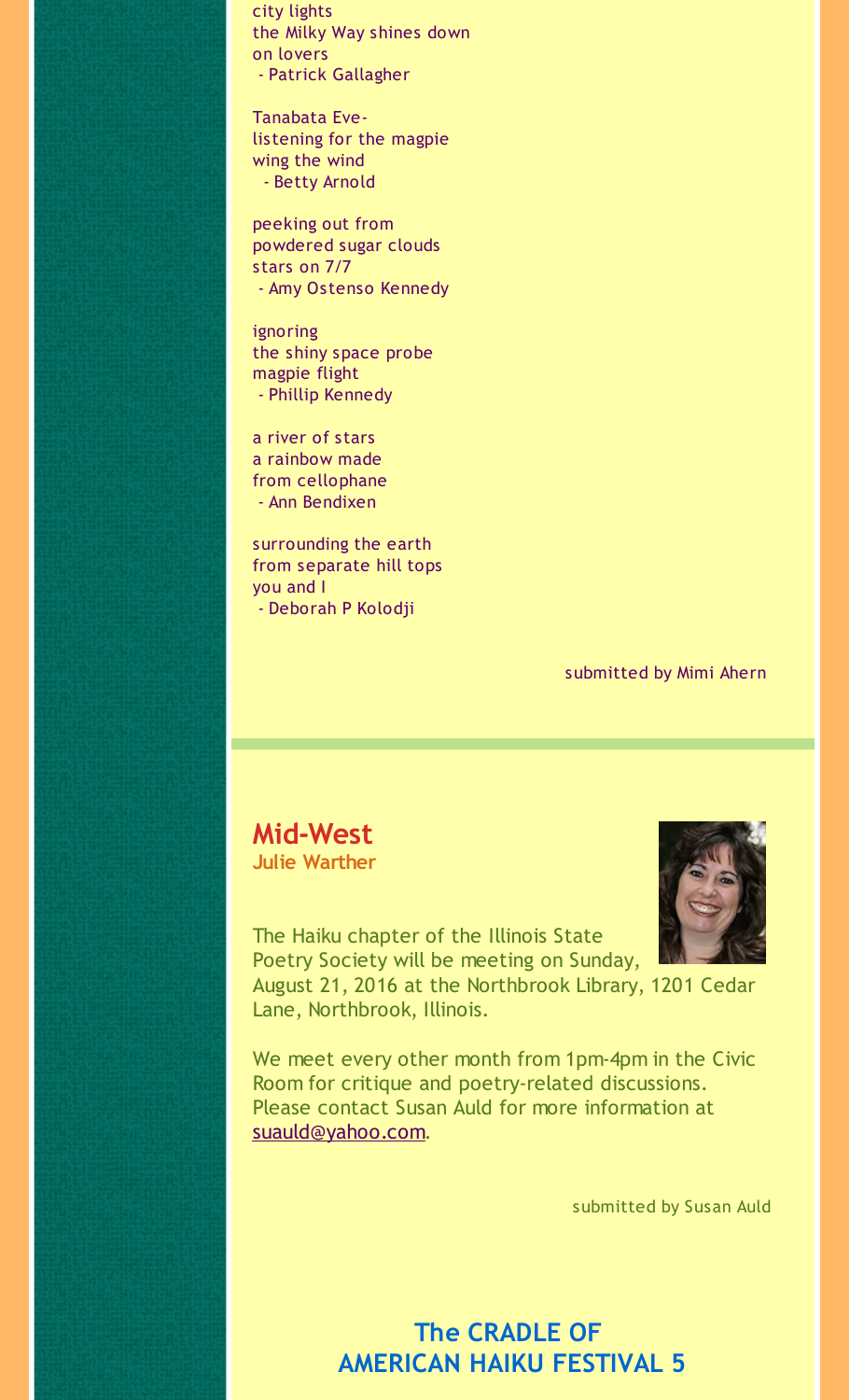**The Cradle Of American Haiku Festival 5** and the Midwest Regional Meeting of the Haiku Society of America will be held in Mineral Point, Wisconsin the weekend of August 5-7, 2016.

In keeping with past traditions, The Cradle Of American Haiku Festival 5 will honor three Midwest poets who have made enormous contributions to haiku: Bill Pauly of Dubuque, Iowa, Edward Rielly, originally of Darlington, Wisconsin, and the late Phyllis Walsh of Richland Center, Wisconsin who will be represented by CX Dillhunt of Madison, Wisconsin.

Registration begins at Noon on Friday, August 5, at The Foundry Books, 105 Commerce Street in Mineral Point. The opening reception will be held at

*The Foundry Books,* from 5:00 - 7:00 PM followed by a presentation, *Haiga-On-Stage* at the Mineral Point Opera House - the art component will be shown on the screen and the poet will read the haiku. A reading of haiku written by our honored guests and an open reading by poets attending the Festival will follow. *Haiga-On-Stage* will begin at 7:30PM, and will be open to the public. Tickets for the performance will be \$5.00 each.

Saturday, each of our honored guests will be making a presentation. Some of the other Saturday workshops/presentations will be: *Typesetting and Printing Your Own Haiku* presented by May Sorum of Mayday Press in Mineral Point; *Forest Haiku Walk* presented by Julie Warther, Midwest Coordinator of the Haiku Society of America; *Searching For Life In Haiku* presented by Francine Banwarth and Michele Root-Bernstein; Donna Bauerly (of Dubuque, Iowa) reading from her new biography R *AYMOND ROSELIEP; MAN OF ART WHO LOVES THE ROSE; Richard Gilbert will present THE PSYCHOLOGY OF SANCTUARY: HAIKU, AN ETHICS OF FREEDOM,* followed immediately by a discussion of his presentation led by Dan Schwerin.

Sunday morning will feature a Ginko walk at Orchard Lawn (The Gundry House) led by Shan Thomas and Joel Gosse - both haiku poets and both on the board of directors of the Mineral Point Historical Society. Following the walk, there will be a reading of the haiku inspired by the walk and a farewell luncheon at the Gray Dog Deli.

For more information, please contact Gayle Bull at 608- 987-4363 or email [info@foundrybooks.com](mailto:info@foundrybooks.com).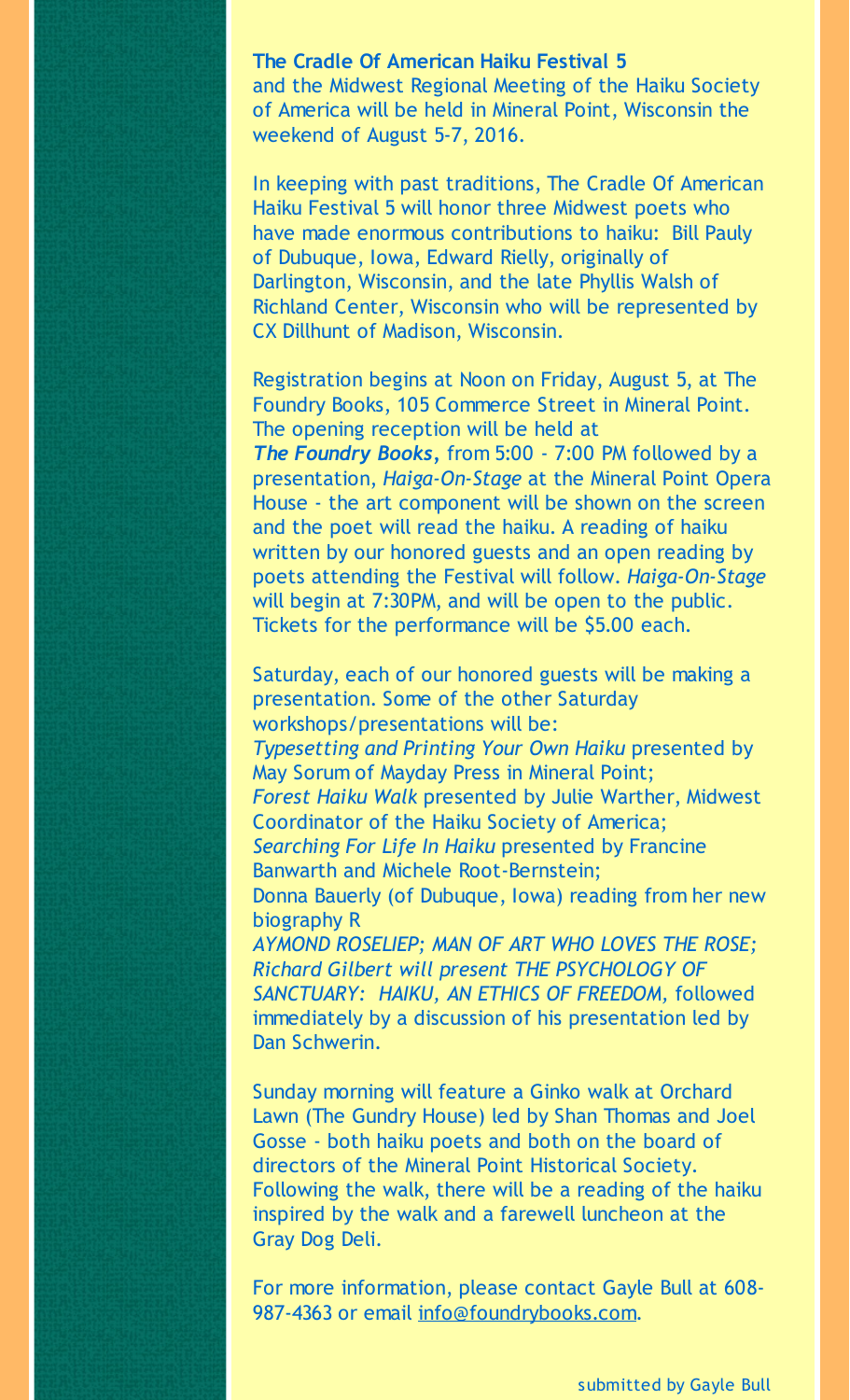**Southeast Robin Hood Black**

### **Greetings from the sunny Southeast!**



It's been fairly quiet since our former fearless leader, Terri L. French, stepped back at the end of last year after many years organizing lively events in our region. I needed to wait until this summer to take the reins, and I'm delighted to be in the early stages of planning. We are hoping to put together a fun and thoughtful HSA meeting here for spring 2017, so stay tuned.

In the meantime, I'm happy to hear from Southeast members with ideas, *especially* offers to volunteer! Thanks, and I'll be in touch via a regional email list soon. [robyn@robynhoodblack.com](mailto:robyn@robynhoodblack.com)

Submitted by Robyn Hood Black

## **Mid-Atlantic**

**Robert Ertman**

### **North Carolina Haiku Society**

### *DURHAM, NC*

On Saturday, 30 April 2016, the North Carolina Haiku Society held its 37th Annual Haiku Holiday Conference, at Bolin Brook Farm, in Chapel Hill, North Carolina. Twenty-seven poets attended the event. Among the attendees were several who travel each year from Alabama, Arkansas, and Maryland. A number of firsttimers, including Aubrie Cox, the Editor of *Frogpond*, also attended.

Roberta Beary and Robert Moyer were featured workshop presenters at the conference. In Beary's presentation, entitled *Make It New,* she read from, and discussed, her book *Deflection, Accents Publishing (2015)*. This work includes haibun, haiku, and various haiku sequences dealing with the theme of loss and grief, which Beary has experienced. The presentation included audio and video components with graphic art and music to accompany the reading from Deflection. Beary also read from her book *The Unworn Necklace*,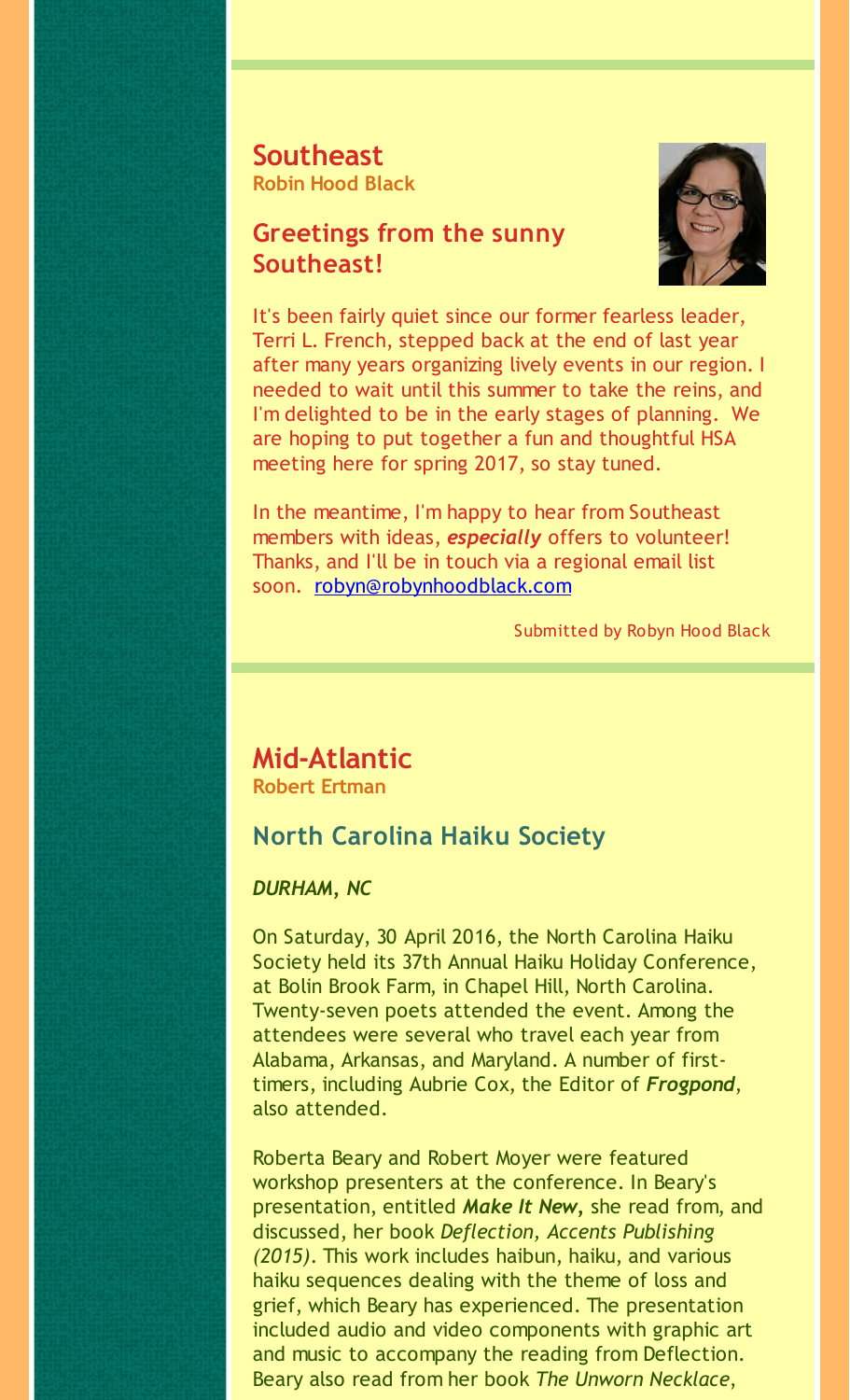Snapshot Press (2007). She serves as editor for *Modern Haiku: An Independent Journal of Haiku and Haiku Studies*.

Robert Moyer's workshop emphasized writing haiku and senryu based upon inspiration received through reading newspapers. The impetus for such writing may come from an article's informational content; issues and themes outside of the article; and the amplification of something within an article. In preparation for this workshop, participants read a variety of short articles published in The New York Times. The workshop culminated with readings of the haiku and senryu written by conference attendees. Moyer is the author of *The Last Bite,* Rosenberry Books (2013) and editor of *Chasing the Sun: Selected Haiku from Haiku North America,* Rosenberry Books (2007).

Co-presenters Lenard D. Moore, the Executive Chairman of the North Carolina Haiku Society, and Roberta Beary led a haiku workshop. During this final session of the conference, Moore and Beary read and provided critiques of works written by conference attendees. Lenard D. Moore is the author of *A Temple Looming,* WordTech Editions (2008) and serves as Associate Professor of English at the University of Mount Olive, in Mount Olive, North Carolina.

submitted by L. Teresa Church, PhD

## **Northeast Atlantic**

**Wanda Cook**

### **Haiku Circle Celebrates Ten Years**

The Haiku Circle has been meeting for ten years. My, how time passes! We are grateful to Roz and Nate Tufts for hosting the event on their wooded lake property in Northfield, MA. Many volunteers have helped the Haiku Circle be what it is today, a true gathering of haiku poets from New England, Canada, New Mexico, New York, California, and many other places. Each year, two haiku poets of note are invited to participate, and this year did not disappoint: Ruth Yarrow and Charles Trumbull both did workshops and readings. The Open Mic offered the 70 participants an opportunity to share poems around the campfire. In spite of the rain, which visited us during the day, the spirit and enthusiasm generated by this year's event could not be dampened.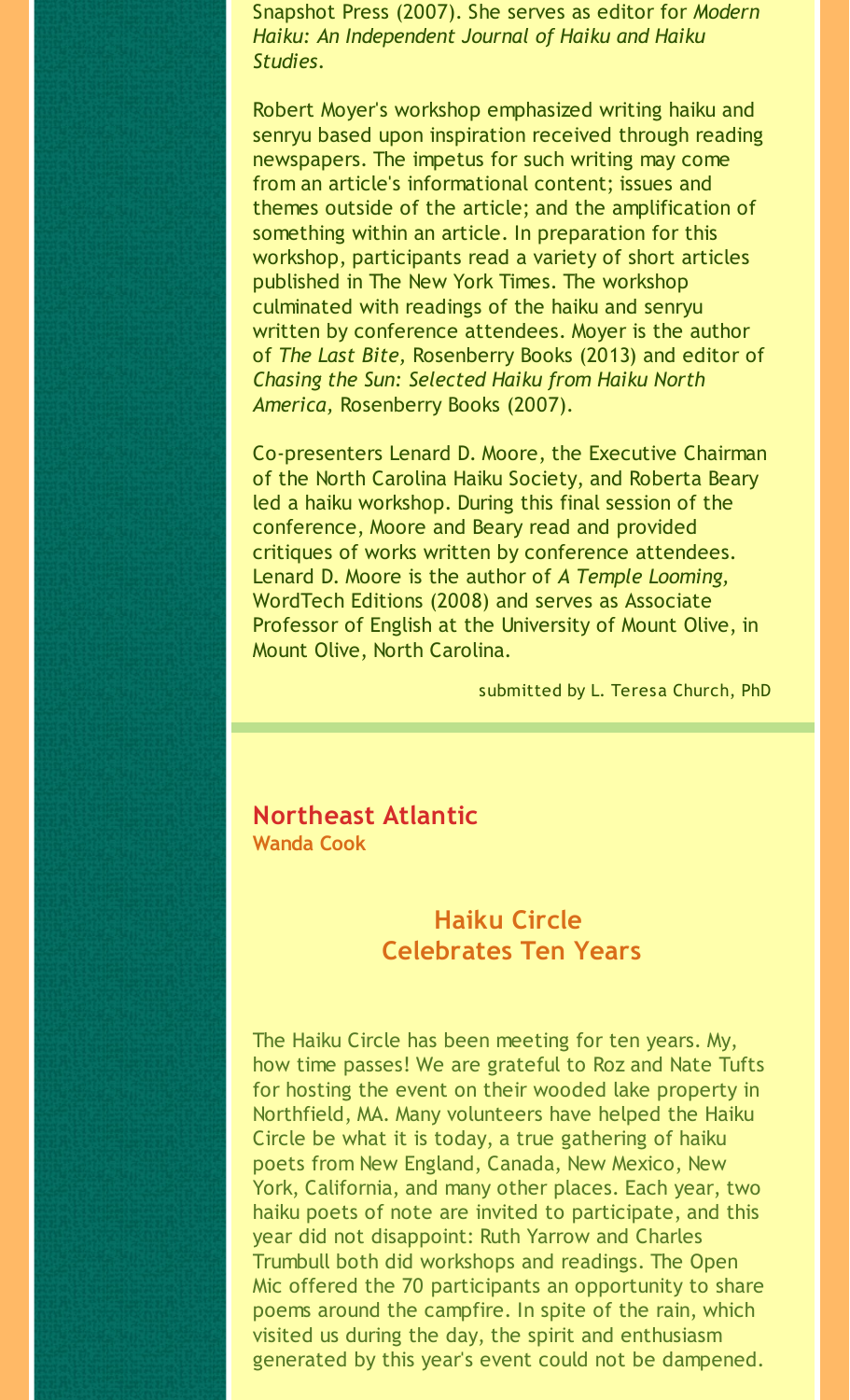In recognition of the 10th anniversary, *The Evening Stillness,* an anthology containing haiku by guest poets and participants from the past ten years was published. The volume, edited by Jeannie Martin and Peter Newton, has a letterpress cover, hand sewn binding and digital text. It may be purchased for \$10.00 postpaid. Checks should be made out to the Haiku Circle and mailed to: Joyce Clement, 168 Old Turnpike Road, Bristol, CT 06010.

The planning committee included Peter Newton and Jeannie Martin, but the the true director and organizer of the Haiku Circle each year has been founder vincent tripi.

### **Haiku in Hadley**

A two-month-long haiku project culminated during the month of June in Hadley, MA, when an electronic anthology titled *Onto the Horizon,* debuted at the Goodwin Memorial Library. The anthology contained 60 haiku written by the fourth grade students of the local elementary school. The project was under the direction of Wanda Cook and partially supported by a grant from the Cultural Council of Hadley.

The project began in April with haiku workshops for the teachers, and focused on contemporary definitions of haiku, as well as teaching strategies and motivational ideas to generate interest in haiku. During phase 2 of the project, Wanda met with the students for question/answer sessions, answering such questions as: Do you run out of ideas? What's it like to be a poet? Will everyone understand my poem? Why did the poet leave a word out? Do poets really rewrite poems once they have written them? Finally, students submitted poems for the anthology. Wanda corresponded with each of the 60 poets about his/her poem and selections were made for the anthology. Each student had the final say about which version of his/her poem would be used.

*Onto the Horizon* made its debut in mid-June and remained available for viewing until mid-July. A hardcopy display was also created for the enjoyment of the patrons of the local senior center.

> **The Haiku Poets' Society of Western Massachusetts Welcomes New Members**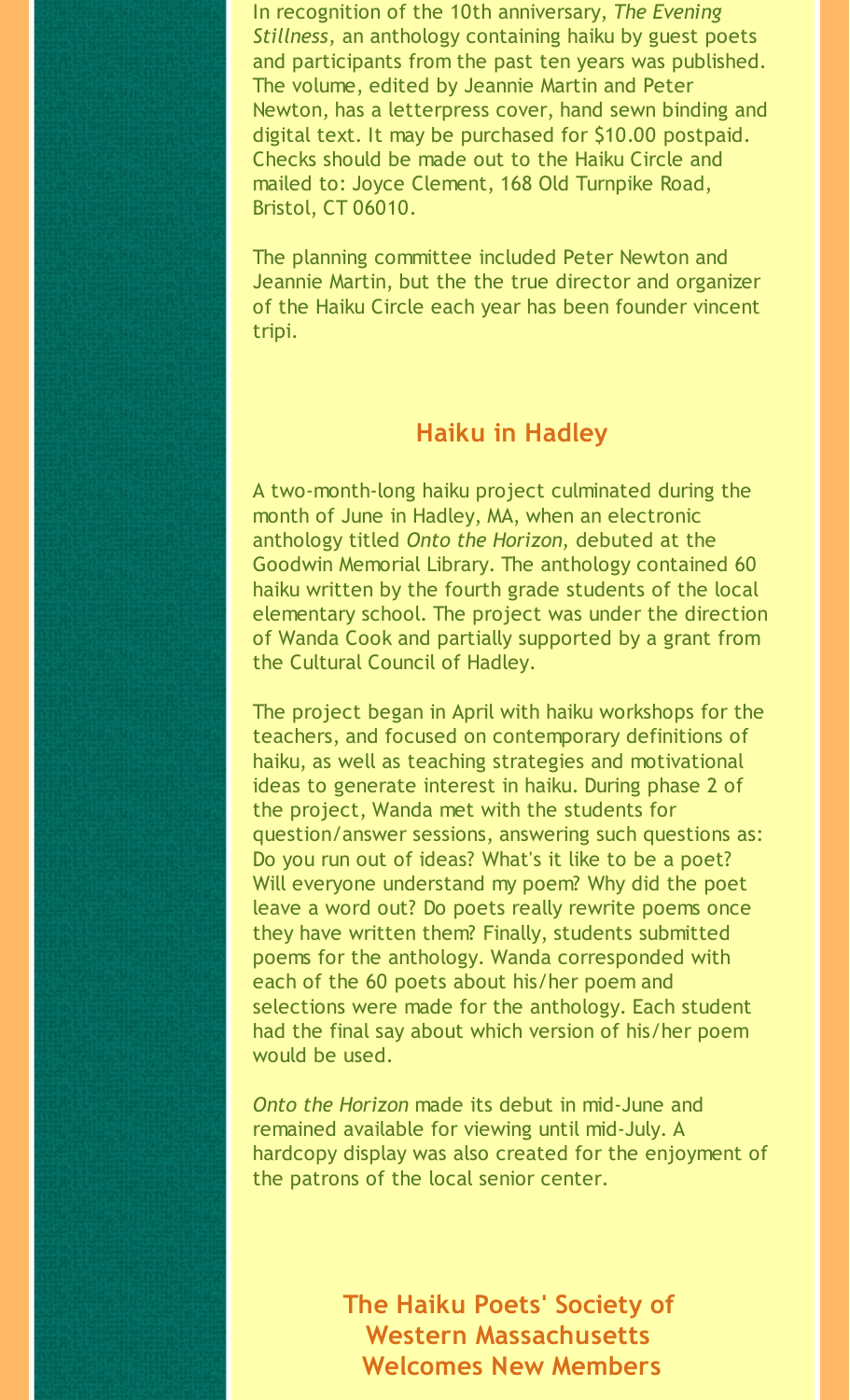A hearty welcome to Linda Porter, Mary Weidensaul and Hayat Abuza, who have recently become members of HPSWM. We look forward to their poetry and participation.

submitted by Wanda Cook

**Hamden CT Arts Commission:**

**Hamden Haiku Happening Contest and Open Mic**

**Location:** The Social Hall in Hamden Miller Library, 2901 Dixwell Ave, Hamden CT

**Date:** Wednesday November 16, 2016, Gather and sign up for open mic, available to all, at 6:30pm, event at 7pm

The goal of the event is to promote the enjoyment of haiku.

### **Contest Information**

**Eligibility:** The contest is open to Connecticut residents (Members of the Hamden Arts Commission are not eligible).

**Deadline:** Entries must be received between, Monday August 1, 2016 and Thursday September 1, 2016. Any submissions received after September 1, 2016 will not be accepted.

Winners will be notified by email by Wednesday October 26, 2016

### **Guidelines for Submission:**

1. Up to 3 haiku may be submitted. Work must be original, unpublished and not submitted elsewhere for publication.

2. Submission must be emailed to [cantante222@aol.com](mailto:cantante222@aol.com) by Thursday September 1, 2016,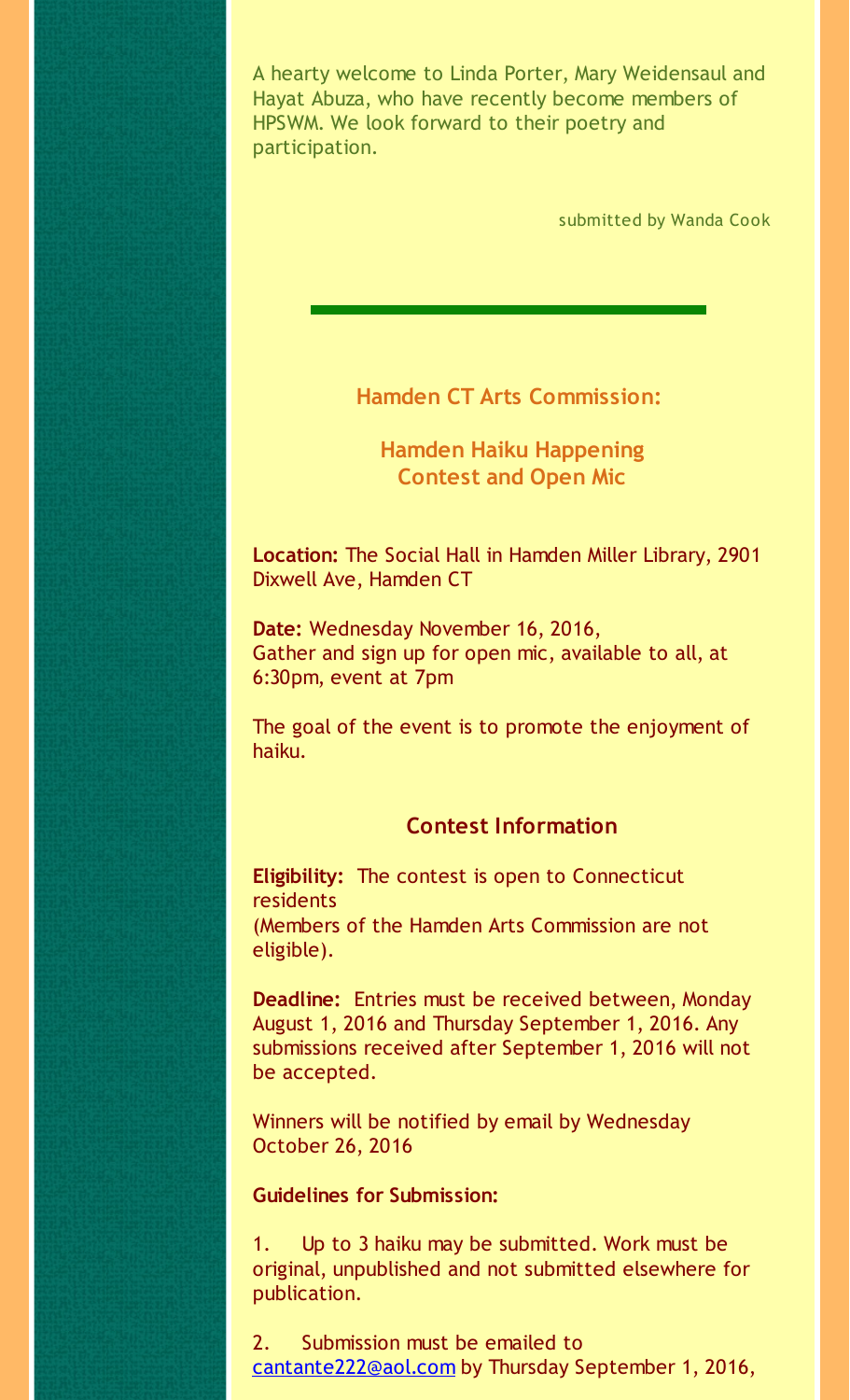using the following format:

a. Subject Line: Haiku Contest 2016, Hamden Arts **Commission** 

b. In the body of your email indicate your full name and address, preferred email and phone number for contact.

c. Include up to three haiku in the body of the email message. Haiku should be single spaced, with one blank line between each haiku.

d. Do not attach files. Haiku submitted as attached files will not be accepted.

3. The 5:7:5 format doesn't have to be strictly followed. For those who are interested, see the link below for the Haiku Society of America's definition of haiku: http://www.hsa[haiku.org/archives/HSA\\_Definitions\\_2004.html](http://r20.rs6.net/tn.jsp?f=0010Xn2wj-w02C43IyIUUseYLWmy1WnKGIcQgaASwsgjb2gwAUARjuJI_j0lIAI74FSMB1d3158-L5g6_SvTtPNYbK1nc7OZJB7D5xZTuYaGVzb6aeRIc-3ygOrx9Nx8f0EPCfDJeraUTt6ERY-KE37iRHAee0wh9F5NMl0cSHbEhO8Dr_yLriYdY1HrJS8yxDx5W0iaqZub4hz1rZQ4IwjhbGAfj3sd_ac&c=&ch=)

4. Winners will be notified by email.

5. Awards will be presented on Wednesday November 16th 7pm, in the Social Hall at the Miller Library in Hamden, CT.

6. Winning haiku will be read. An open mic will be available for anyone who would like to read haiku.

#### Awards

First Prize, \$100

Second Prize, \$50

Third Prize, \$25

submitted by Marita Gargiulo

### **Northeast Metro Rita Gray**

### **Daughter Celebrates Mother's Haiku**

On Sunday, June 26, Amy Losak was honored to read a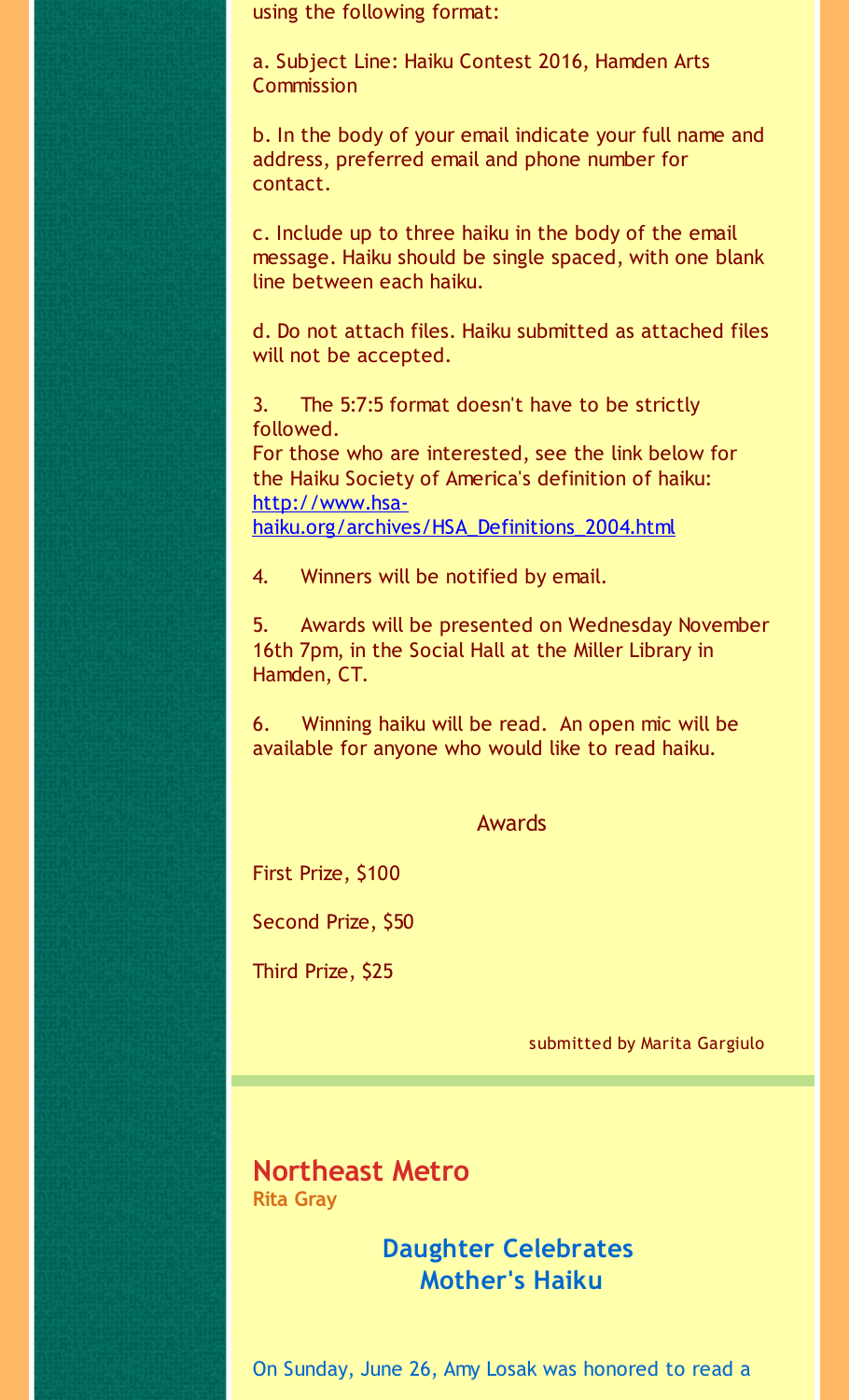selection of her mother's haiku and senryu at **"Only In Queens,"** a summer festival held at Flushing Meadows Corona Park in Queens, NY. Her mother, Sydell Rosenberg, was a charter member of HSA in 1968. A **"Trio of Literary Tents"** hosted by Queens Poet Laureate, Maria Lisella and Johanne Civil, Executive Director of the August Queens Book Festival, was the gathering place for poets to present their work.

In the fall of 2015, Amy Losak planted a pink flowering dogwood tree in Sydell's memory at Martin Luther King, Jr. Park in Teaneck, NJ through the **Trees of Love** program. **Trees of Love** provides residents with the opportunity to green their town and memorialize a loved one with a tree and inscribed plaque. On Friday, June 24, the plaque, etched with one of Syd's haiku, was installed near the tree, completing Amy's efforts to celebrate her mom. This event was reported in two local outlets, the Teaneck *Suburbanite* and the Teaneck *Daily Voice.*



Amy Losak installs plaque commemorating her mother, Sydell's, dedication to haiku

submitted by Amy Losak

### **Washington Angela Terry**

### **Commencement Bay Haiku Group**



Henceforth we will be meeting on **THIRD TUESDAYS**, rather than Second Tuesdays, of the month at King's at 6:00 pm.

September will be our 5th anniversary of the Commencement Bay Haiku. It began in Carmen's home in 2011, and we started meeting at King's in September 2013.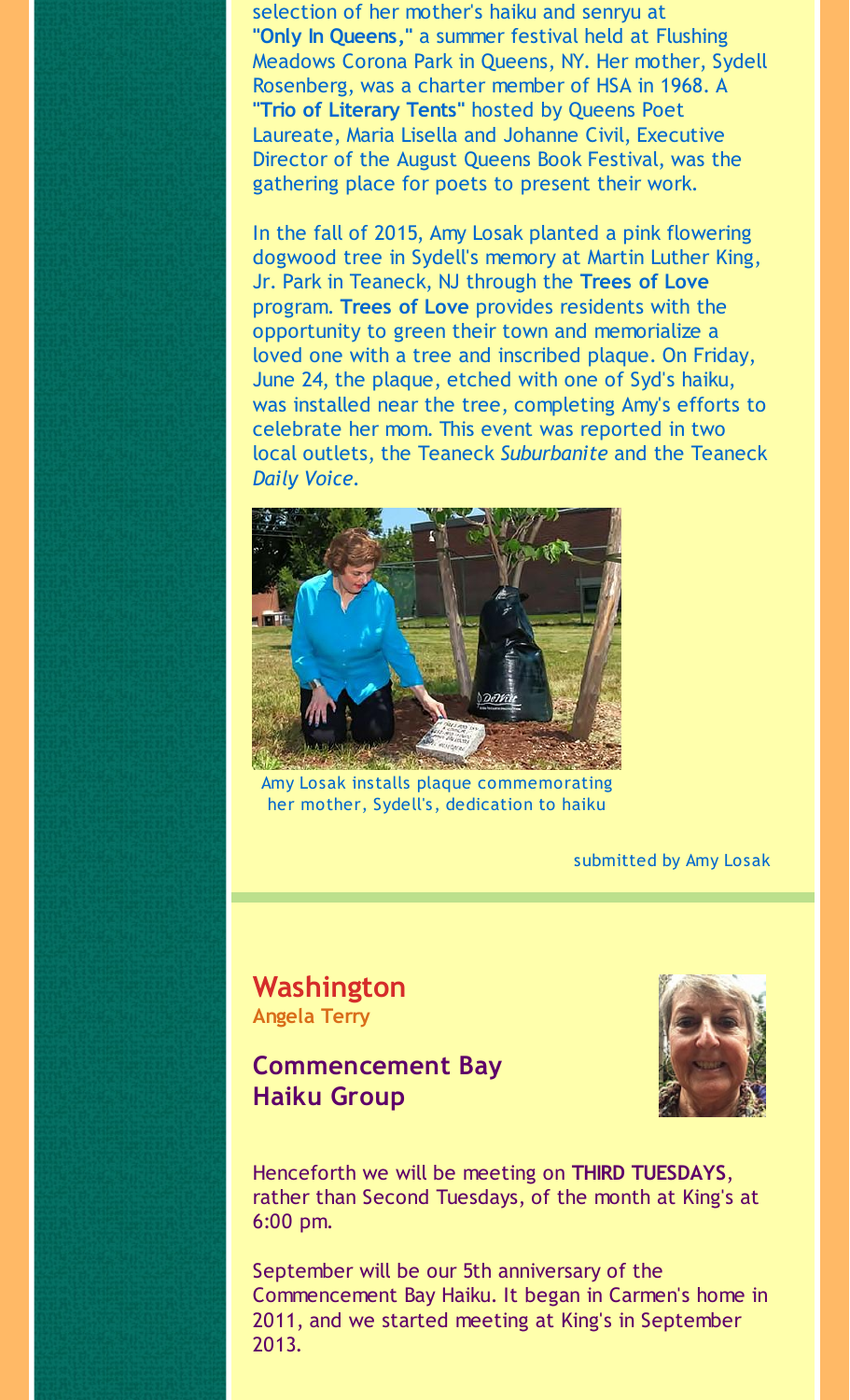On August 16th, we will plan how to become more active in poetry circles in the Tacoma area.

submitted by Carmen Sterba

### **Haiku Northwest**

Haiku Northwest held its May meeting on May 26th at 3rd Place commons in Lake Forest Park. Vice President Michelle Schaefer chaired the meeting, and Dianne Garcia was the featured speaker, discussing an article by Margaret Schula on haibun. Dianne read several of her own haibun, then the group talked further about the haibun process. The meeting concluded with discussions of haiku people had brought to share.

On June 15th, Tanya McDonald, Carmen Sterba, Angela Terry and Michael Dylan Welch had the opportunity to join New Zealand haiku poet, Sandra Simpson, and her husband, Keith, for dinner at the Old Spaghetti Factory in downtown Seattle before they left the next day on a cruise to Alaska. It was a fun evening.

June 23rd was the monthly HNW meeting held at 3rd Place Commons. Michael Dylan Welch presented a workshop entitled *Haiku Stances*, which went through the five stages of a haiku poet's development. We each tried to write a haiku for each of the stances, then shared some of them. It was an interesting exercise that also helped free us to recognize that not all our haiku have to be of a literary quality (although we should still strive for that to the extent we each can) as sometimes they can meet a different need altogether.

At the city of Redmond's annual *Poets in the Park* festival on June 25th, HNW's Haiku sticks were once again set up around Anderson Park, getting a lot of attention as always.

On July 6th we held a haiku walk at St. Edward's State park on the shore of Lake Washington. And then, on July 14th, several of us joined HNW member Curtis Manley at the University of Washington Bookstore in Bellevue for the launch of his new children's book *The Summer Nick Taught His Cats to Read.*

Our summer HNW picnic was held on July 28th at the Juanita Bay Park in Kirkland. The weather couldn't have been better. We found a shady spot with view of Lake Washington, ate sandwiches and shared muffins, chips and grapes. It was fun to just chat and catch up on what everyone has been doing this summer, and to share a few haiku.